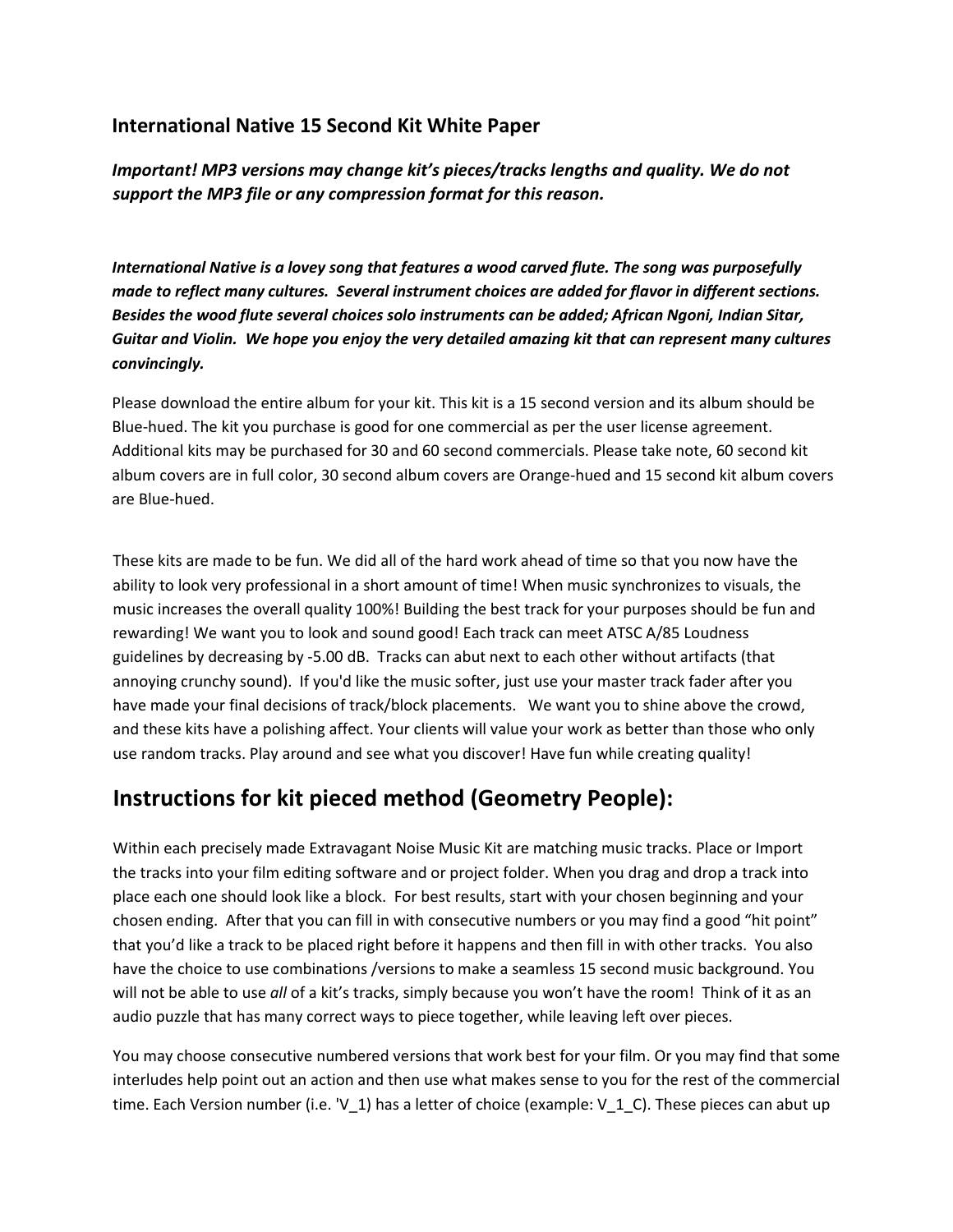to each other (share a boundary) or you can space them out to match an event within your film, in some cases there are additional instructions within the kits. Each Kit also includes one or more empty tracks that are Silent. These are available to be used as spacers if one chooses to do so; you can use the VO spacer as a silent section for Voice Over instead of background music sections during voice over. The choice is yours! We call these silent tracks 'VO\_Rests' (i.e. 'V\_0\_3Sec\_Rest\_for\_VO') *In this kit we are using 'units' as a form of measurements and reference to help make the kit easier to use.* Each Unit is 1.58 seconds. You do not need to do the math; we've done it for you.

#### **Instructions for the Full Version Track of the song are listed Under "Algebra People".**

International Native 15 Second length of time needs 9.5 units. Each track's name includes the number of units it contains (except for the full track). You can fill the full 15 second space by adding abutting tracks that add up to 10.5 units. Tracks containing drums need to be attached to another track with drums or the Alt End track may be used. All tracks that are made to be 'endings' include the '.5' extra needed. The 'V3\_B' Tracks give the choice of other instruments to represent other cultures.

#### **The following tracks should be included in your download for the 15 second version, please try downloading the full item if you are missing any.**

| 1.International Native 15 Sec_FULL_ |                                                                                                                                                                                                       |
|-------------------------------------|-------------------------------------------------------------------------------------------------------------------------------------------------------------------------------------------------------|
|                                     | This is the full track to be used with the 'Algebra'<br>People' Instructions below                                                                                                                    |
| IN 15_VO_2u_                        | This is just a 2 unit spacer that is optional.                                                                                                                                                        |
| IN 15_V1_A.Beg_2u_                  | Piece includes; Flute with Drums. This Piece will need<br>to be attached to another piece with drums or use;<br>'IN 15_V1_DrumSections_Alt_End_'after piece.                                          |
| IN 15_V1_B_2u_                      | Piece includes; Flute Flutter with Drums) This Piece<br>will need to be attached to another piece with drums<br>or use; 'IN 15 V1_DrumSections_Alt_End_'after<br>piece.                               |
| IN 15_V1_DrumSections_Alt_End_      | This small section is to be used to tie up any section<br>that includes drums and is not the ending                                                                                                   |
| IN 15_V1_End_5.5u_                  | This piece includes; Flute and drums Ending with Two<br>Flutes and a Gong) This Piece will need to be<br>attached to another piece with drums or use; 'IN<br>15_V1_DrumSections_Alt_End_'after piece. |
| IN 15_V2_A.Beg_2u_                  | This Piece includes; Solo Flute that echoes                                                                                                                                                           |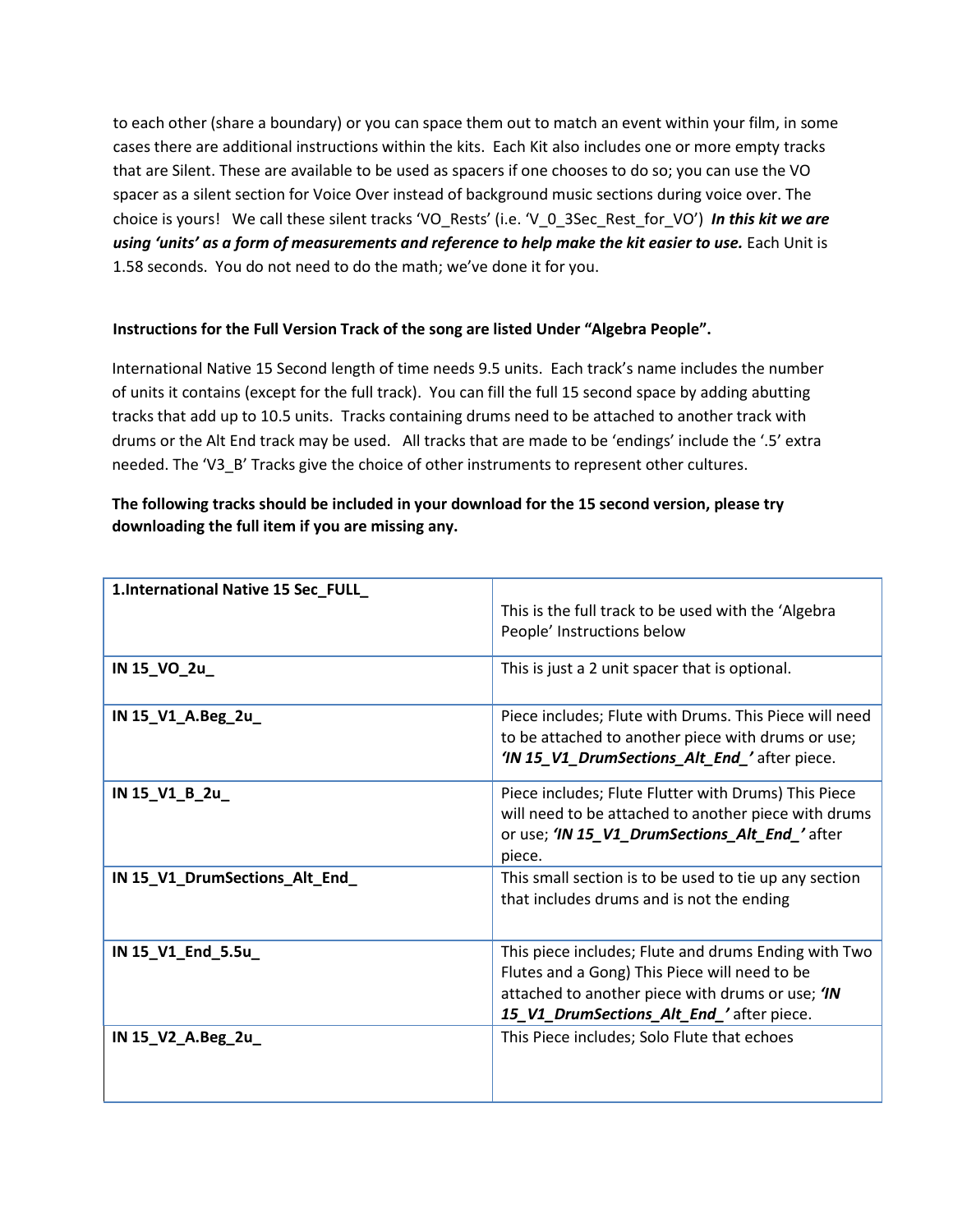| IN 15_V2_B_2u_            | This Piece includes; Solo Flute playing a low, high,<br>low again flutter                                                                                                                           |  |  |
|---------------------------|-----------------------------------------------------------------------------------------------------------------------------------------------------------------------------------------------------|--|--|
| IN 15_V2_A.Short.End_4.5_ | This Piece includes; Solo Flute with echo, 2 <sup>nd</sup> Flute<br>joins and harmonizes to ending                                                                                                  |  |  |
| IN 15_V2_End.B_5.5u_      | This Piece includes; Solo Flute with echo, 2 <sup>nd</sup> Flute<br>joins and harmonizes with a Gong on the Ending                                                                                  |  |  |
| IN 15_V3_B_Drums_2u_      | This Piece includes; 2 units of drums. This Piece will<br>need to be attached to another piece with drums or<br>use; 'IN 15_V1_DrumSections_Alt_End_'after piece.                                   |  |  |
| IN 15_V3_B_Guitar_2u_     | This Piece includes; Drums and includes Guitar. This<br>Piece will need to be attached to another piece with<br>drums or use; 'IN 15_V1_DrumSections_Alt_End_'<br>after piece.                      |  |  |
| IN 15_V3_B_Ngoni_2u_      | This Piece includes; Drums and the West African<br>instrument; Ngoni. This Piece will need to be<br>attached to another piece with drums or use; 'IN<br>15_V1_DrumSections_Alt_End_'after piece.    |  |  |
| IN 15_V3_B_Sitar_2u       | This Piece includes; Drums and the Indian<br>instrument; Sitar. This Piece will need to be attached<br>to another piece with drums or use; 'IN<br>15_V1_DrumSections_Alt_End_'after piece.          |  |  |
| IN 15_V3_B_Violin_2u_     | This Piece includes; Drums and the Multi-Cultural<br>Instrument; Violin. This Piece will need to be<br>attached to another piece with drums or use; 'IN<br>15 V1 DrumSections Alt End 'after piece. |  |  |

\*note when you see the word 'Solo' this means; by itself, alone.

### **Instructions for Film Edit to Music Method (Algebra People):**

We will be calling the exact spots that will work well as an edit / cut "hit points". Please be sure your frame rate is not a rounded off number, and is exact.

## **Suggested edit / cut points for the full 15 second song version of 'International Native'**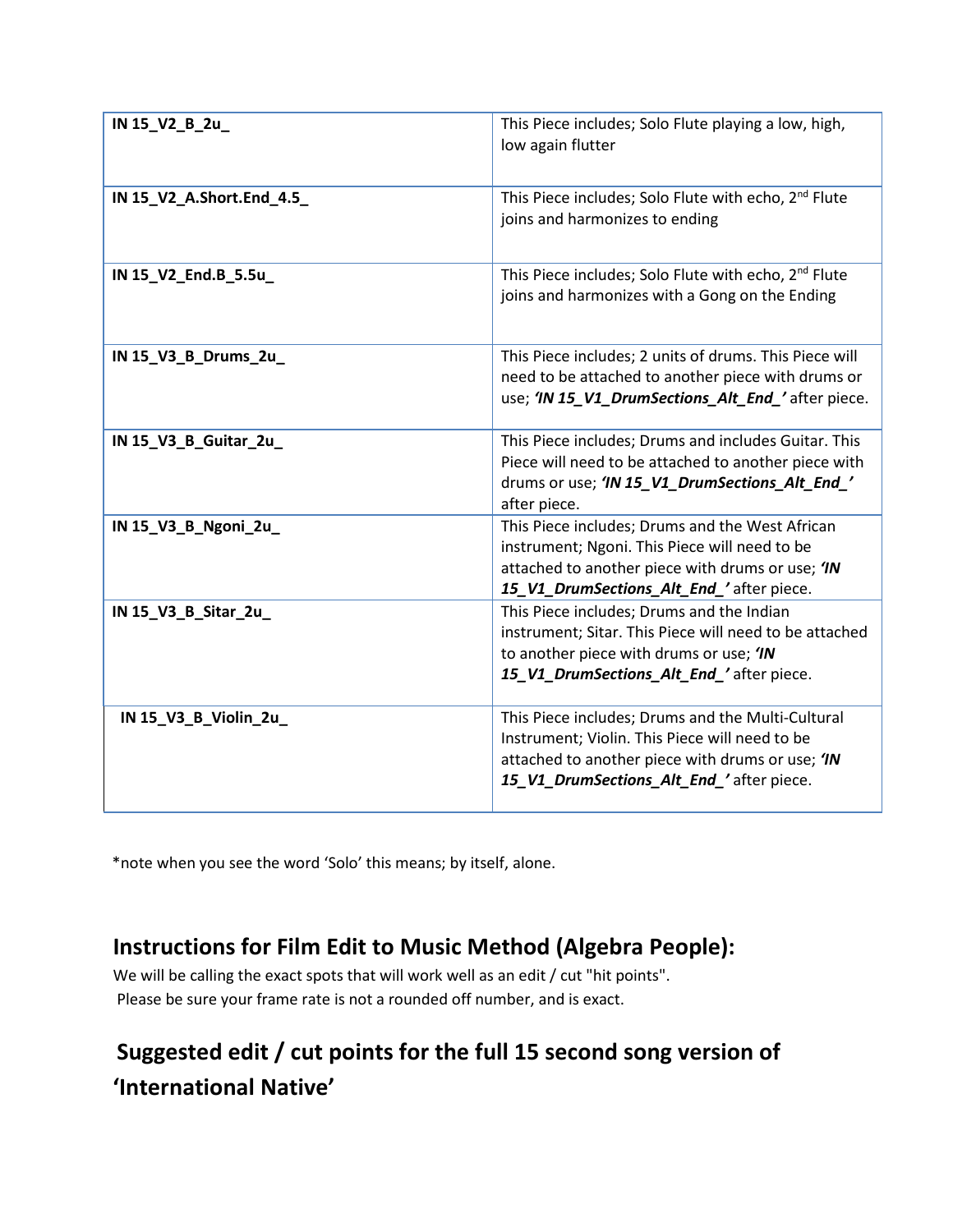### **1. International Native 15 Sec\_FULL\_**

*Choose at least 7 of these important hits supplied below, making sure you choose the correct frame rate option. Choose additional cuts/edits at your discretion. Make sure at least 7 of these 'big hits' are part of your choices for your music to have a tailor-made impact.* 

# **Table for Hit Points**

| <b>Frame Rate</b> | 23.976     | 25         | 29.97 DF   | 29.97 ND       | <b>Comments</b>                       |
|-------------------|------------|------------|------------|----------------|---------------------------------------|
| Hit 1             | 0:00:00:00 | 0:00:00:00 | 0:00:00:00 | 0:00:00:00     | Beginning                             |
| Hit 2             | 0:00:00:07 | 0:00:00:07 | 0:00:00:08 | 0:00:00:08     | Flute Shout Out                       |
| Hit 3             | 0:00:01:13 | 0:00:01:14 | 0:00:01;17 | 0:00:01:17     | <b>Drums Start</b>                    |
| Hit 4             | 0:00:02:18 | 0:00:02:19 | 0:00:02;23 | 0:00:02:23     | Fast Drum Riff<br>And Big Drum<br>Hit |
| Hit 5             | 0:00:03:03 | 0:00:03:04 | 0:00:03;04 | 0:00:03:04     | <b>Flute Flutter</b>                  |
| Hit 6             | 0:00:04:17 | 0:00:04:18 | 0:00:04;22 | 0:00:04:22     | Drum Hit                              |
| Hit 7             | 0:00:05:22 | 0:00:05:23 | 0:00:05;27 | 0:00:05:27     | Rhythm Change                         |
| Hit 8             | 0:00:06:07 | 0:00:06:08 | 0:00:06;09 | 0:00:06:09     | <b>Flute Ending</b><br>Started        |
| Hit 9             | 0:00:07:15 | 0:00:07:16 | 0:00:07:19 | 0:00:07:19     | $2nd$ Flute<br>Response               |
| <b>Hit 10</b>     | 0:00:08:13 | 0:00:08:14 | 0:00:08:17 | 0:00:08:17     | 2 <sup>nd</sup> Flute Again           |
| <b>Frame Rate</b> | 23.976     | 25         | 29.97 DF   | <b>9.97 ND</b> | <b>Comments</b>                       |